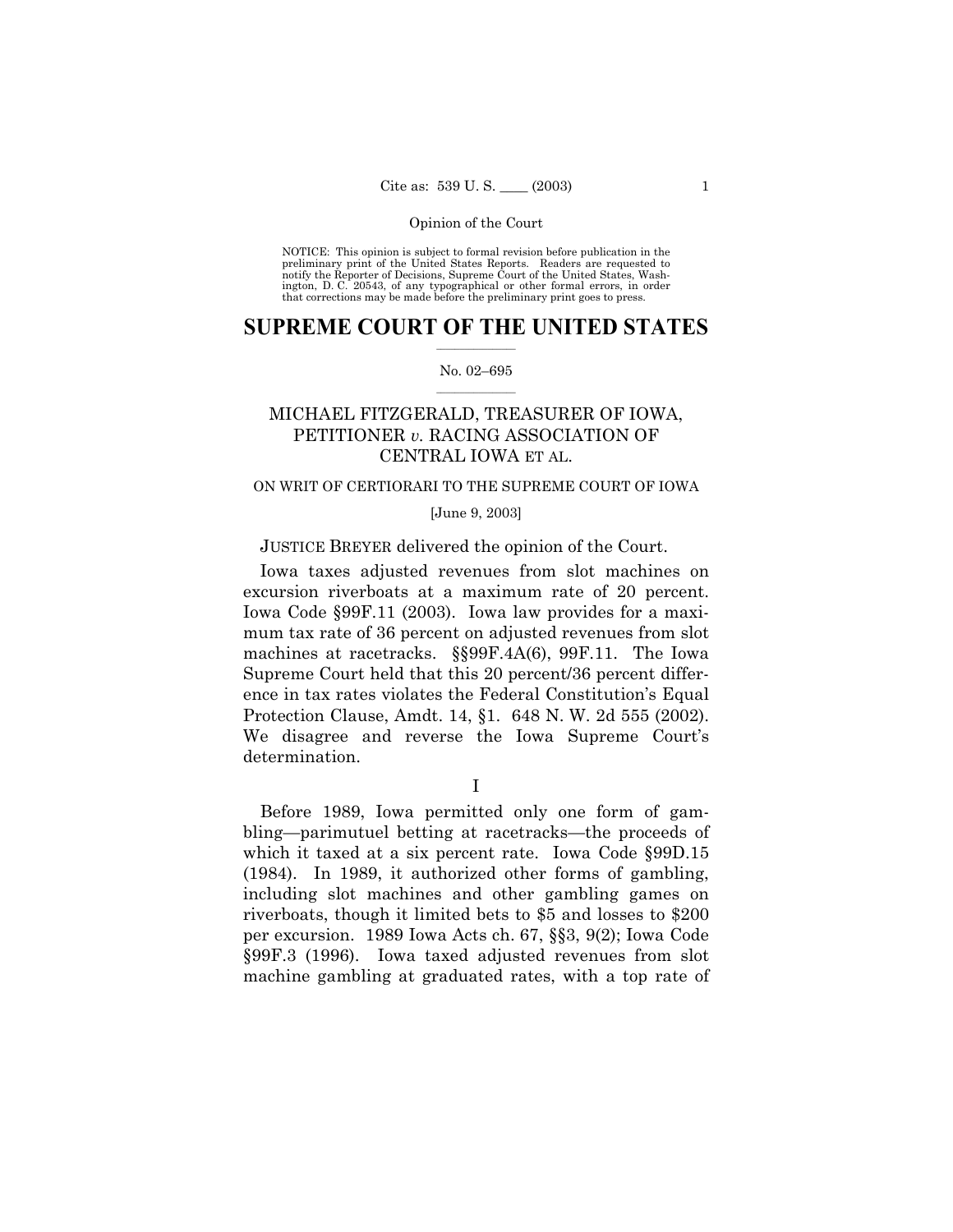20 percent. 1989 Iowa Acts ch. 67, ß11; Iowa Code ß99F.11 (1996).

In 1994, Iowa enacted a law that, among other things, removed the riverboat gambling \$5/\$200 bet/loss limits, 1994 Iowa Acts ch. 1021, ß19, authorized racetracks to operate slot machines, ß13; Iowa Code ßß99F.1(9), 99F.4A (1996), and imposed a graduated tax upon racetrack slot machine adjusted revenues with a top rate that started at 20 percent and would automatically rise over time to 36 percent, 1994 Iowa Acts ch. 1021, ß25; Iowa Code ß99F.11 (1996). The Act did not alter the tax rate on riverboat slot machine adjusted revenues, thereby leaving the existing 20 percent rate in place. *Ibid*.

Respondents, a group of racetracks and an association of dog owners, brought this lawsuit in state court challenging the 1994 legislation on the ground that the 20 percent/36 percent tax rate difference that it created violated the Federal Constitution's Equal Protection Clause, Amdt. 14, ß1. The State District Court upheld the statute. The Iowa Supreme Court disagreed and, by a 4-to-3 vote, reversed the District Court. The majority wrote that the "differential tax completely defeats the alleged purpose" of the statute, namely, "to help the racetracks recover from economic distress," that there could "be no rational reason for this differential tax," and that the Equal Protection Clause consequently forbids its imposition. 648 N. W. 2d, at  $560-562$ . We granted certiorari to review this determination.

II

Respondents initially claim that the Iowa Supreme Court's decision rests independently upon state law. And they argue that this state-law holding bars review of the federal issue. We disagree. The Iowa Supreme Court's opinion, after setting forth the language of both State and Federal Equal Protection Clauses, says that "Iowa courts"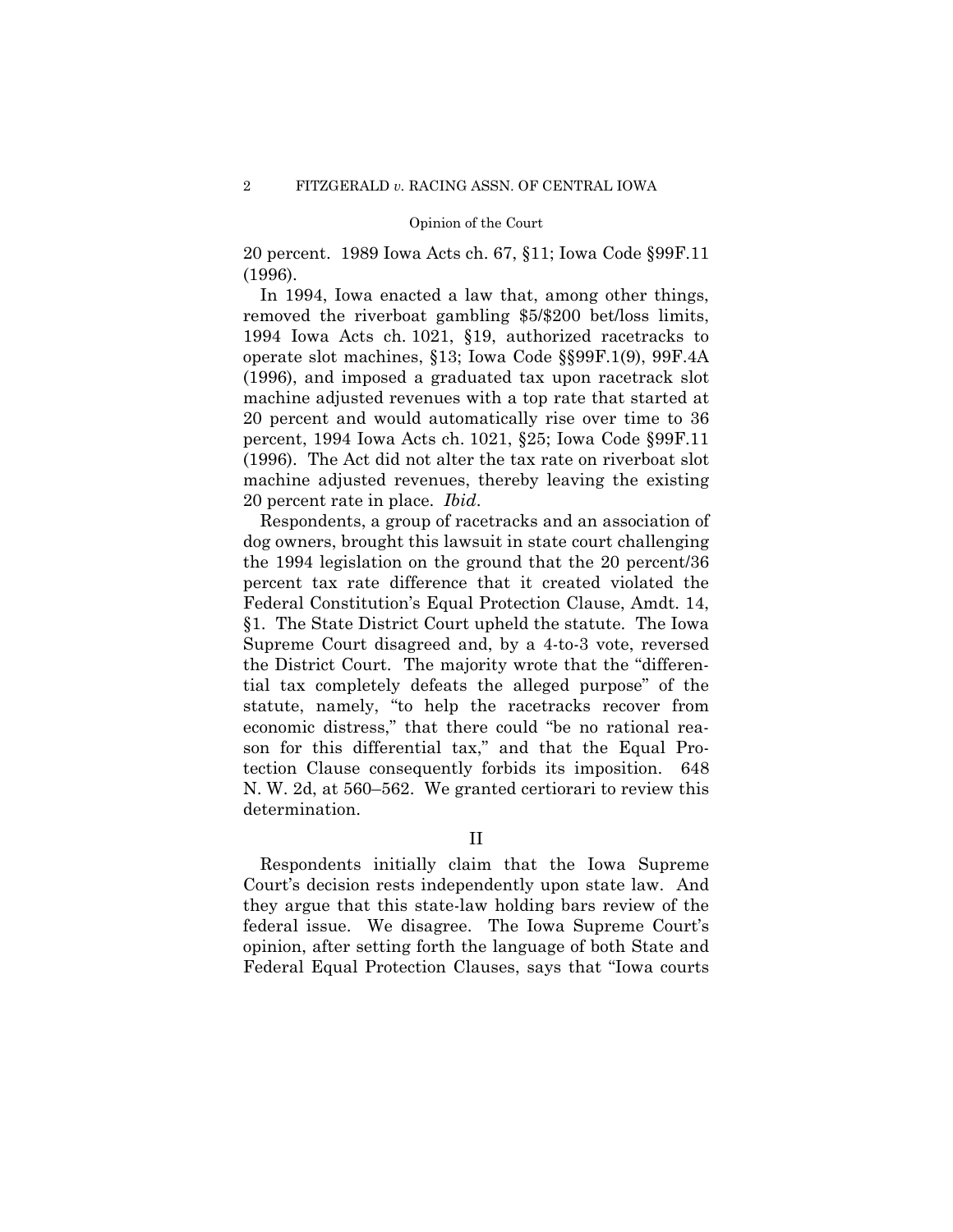are to 'apply the same analysis in considering the state equal protection claims as ... in considering the federal equal protection claim."  $Id.$ , at 558. We have previously held that, in such circumstances, we shall consider a statecourt decision as resting upon federal grounds sufficient to support this Court's jurisdiction. See *Pennsylvania* v. *Muniz*, 496 U.S. 582, 588, n. 4 (1990) (no adequate and independent state ground where the court says that state and federal constitutional protections are "identical"). Cf. *Michigan v. Long,* 463 U.S. 1032, 1041–1042 (1983) (jurisdiction exists where federal cases are not "being used only for the purpose of guidance" and instead are "compelling the result"). We therefore find that this Court has jurisdiction to review the Iowa Supreme Court's determination.

#### $III$

We here consider whether a difference in state tax rates violates the Fourteenth Amendment's mandate that "[n]o State shall . . . deny to any person . . . the equal protection of the laws," §1. The law in question does not distinguish on the basis of, for example, race or gender. See, e.g., Loving v. Virginia, 388 U.S. 1 (1967); United States v. Virginia, 518 U.S. 515 (1996). It does not distinguish between in-state and out-of-state businesses. See, e.g., Metropolitan Life Ins. Co. v. Ward, 470 U.S. 869 (1985). Neither does it favor a State's long-time residents at the expense of residents who have more recently arrived from other States. Cf. Hooper v. Bernalillo County Assessor, 472 U.S. 612 (1985). Rather, the law distinguishes for tax purposes among revenues obtained within the State of Iowa by two enterprises, each of which does business in the State. Where that is so, the law is subject to rationalbasis review:

"The Equal Protection Clause is satisfied so long as there is a plausible policy reason for the classification,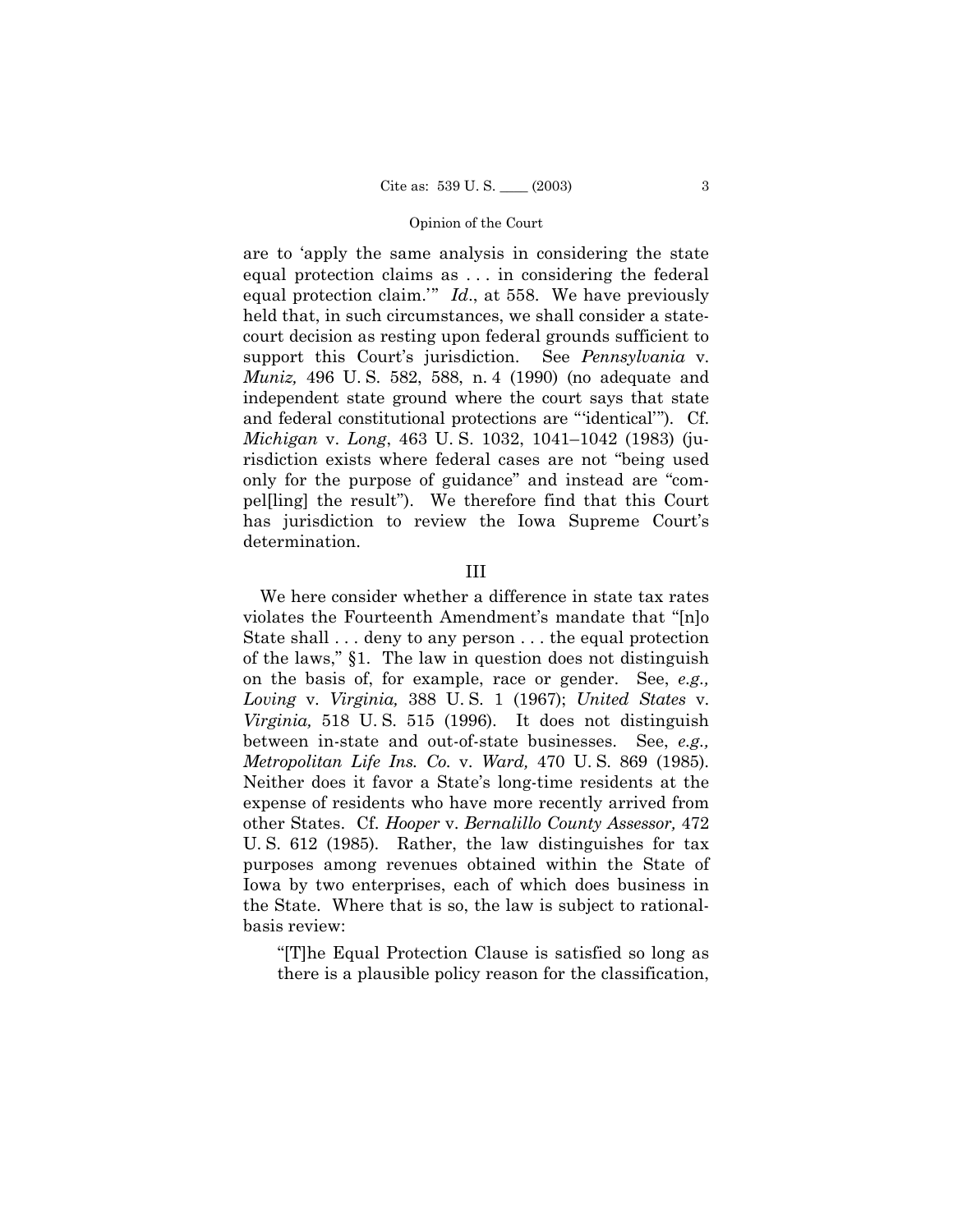the legislative facts on which the classification is apparently based rationally may have been considered to be true by the governmental decisionmaker, and the relationship of the classification to its goal is not so attenuated as to render the distinction arbitrary or inrational." *Nordlinger* v. *Hahn*, 505 U.S., 11–12 (1992) (citations omitted).

See also *id.*, at 11 (rational-basis review "is especially deferential in the context of classifications made by complex tax laws"); Allied Stores of Ohio, Inc. v. Bowers, 358 U.S. 522, 527 (1959) (the Equal Protection Clause requires States, when enacting tax laws, to "proceed upon a rational basis" and not to "resort to a classification that is palpably arbitrary").

The Iowa Supreme Court found that the 20 percent/36 percent tax rate differential failed to meet this standard because, in its view, that difference "frustrated" what it saw as the law's basic objective, namely, rescuing the racetracks from economic distress. 648 N.W. 2d, at 561. And no rational person, it believed, could claim the contrary.  $Id.$ , at 561-562.

The Iowa Supreme Court could not deny, however, that the Iowa law, like most laws, might predominately serve one general objective, say, helping the racetracks, while containing subsidiary provisions that seek to achieve other desirable (perhaps even contrary) ends as well, thereby producing a law that balances objectives but still serves the general objective when seen as a whole. See Railroad *Retirement Bd. v. Fritz, 449 U.S. 166, 181 (1980) (STEVENS,* J., concurring in judgment) (legislation is often the "product of multiple and somewhat inconsistent purposes that led to certain compromises"). After all, if every subsidiary provision in a law designed to help racetracks had to help those racetracks and nothing more, then (since any tax rate hurts the racetracks when compared with a lower rate)

 $\overline{4}$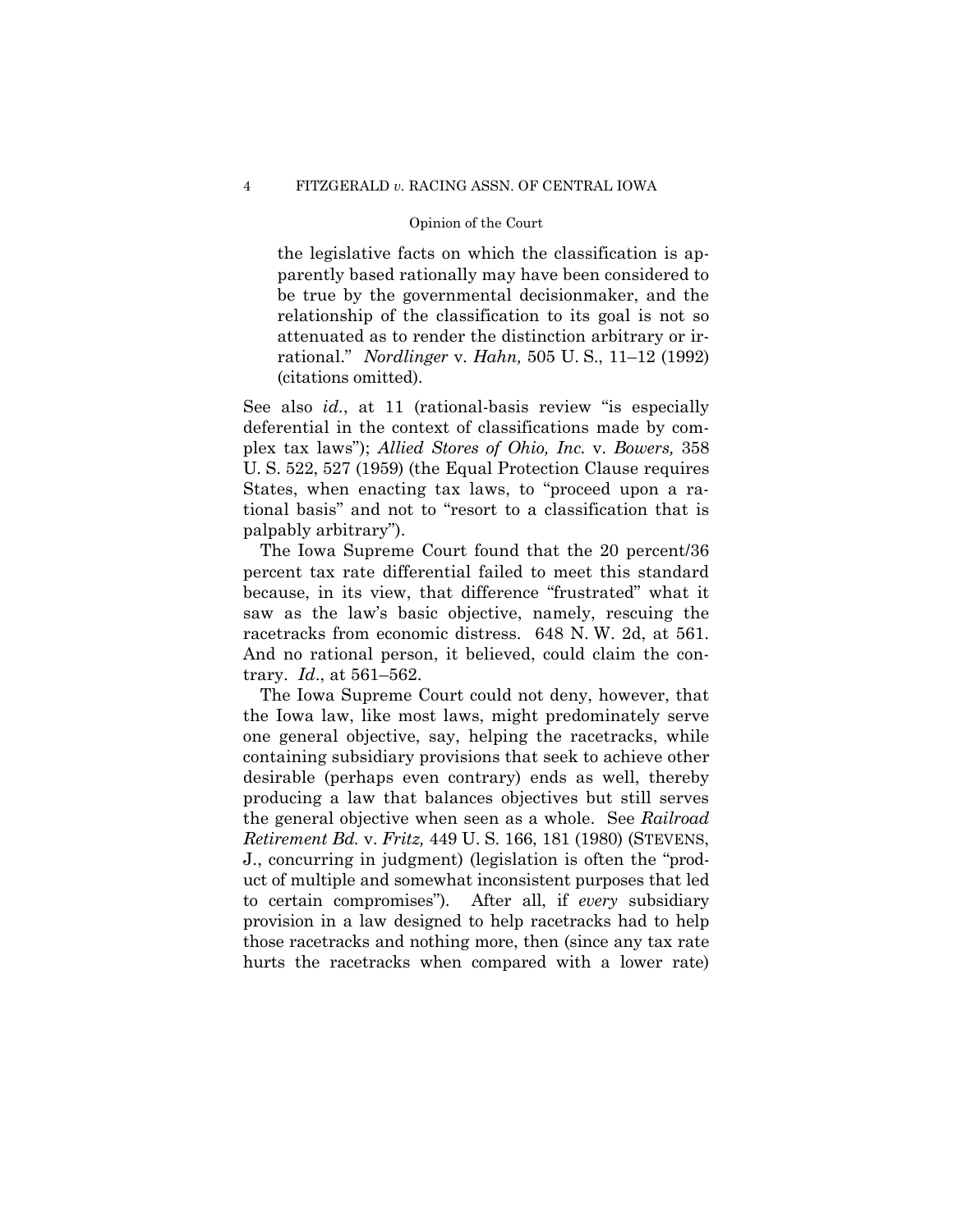there could be no taxation of the racetracks at all.

Neither could the Iowa Supreme Court deny that the 1994 legislation, *seen as a whole*, can rationally be understood to do what that court says it seeks to do, namely, advance the racetracks' economic interests. Its grant to the racetracks of authority to operate slot machines should help the racetracks economically to some degree—even if its simultaneous imposition of a tax on slot machine adjusted revenue means that the law provides less help than respondents might like. At least a rational legislator might so believe. And the Constitution grants legislators, not courts, broad authority (within the bounds of rationality) to decide whom they wish to help with their tax laws and how much help those laws ought to provide. "The task of classifying persons for ... benefits ... inevitably requires that some persons who have an almost equally strong claim to favored treatment be placed on different sides of the line, and the fact the line might have been drawn differently at some points is a matter for legislative, rather than judicial, consideration.<sup>n</sup> *Id.*, at 179 (citation omitted). See also *ibid*. (judicial review is "at an end" once the court identifies a plausible basis on which the legislature may have relied); *Nordlinger*, *supra*, at 17–18.

Once one realizes that not every provision in a law must share a single objective, one has no difficulty finding the necessary rational support for the 20 percent/36 percent differential here at issue. That difference, harmful to the racetracks, is helpful to the riverboats, which, as respondents concede, were also facing financial peril, Brief for Respondents 8. See also 648 N. W. 2d, at 557. These two characterizations are but opposite sides of the same coin. Each reflects a rational way for a legislator to view the matter. And aside from simply aiding the financial position of the riverboats, the legislators may have wanted to encourage the economic development of river communities or to promote riverboat history, say, by providing incen-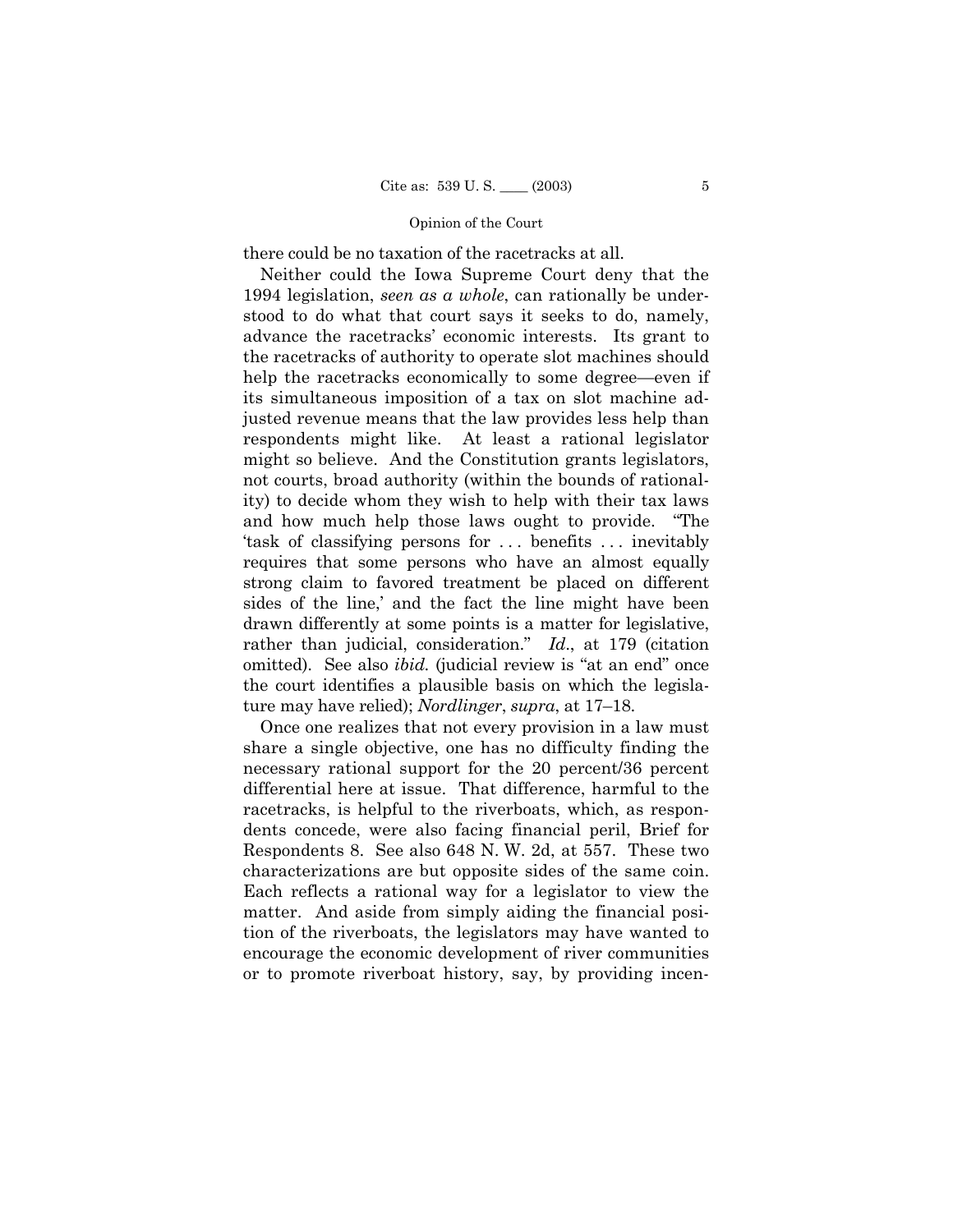tives for riverboats to remain in the State, rather than relocate to other States. See Gaming Study Committee Report (Sept. 3, 1993), reprinted in App. 76–84, 86. Alternatively, they may have wanted to protect the reliance interests of riverboat operators, whose adjusted slot machine revenue had previously been taxed at the 20 percent rate. All these objectives are rational ones, which lower riverboat tax rates could further and which suffice to uphold the different tax rates. See *Allied Stores*, *supra*, at 528; Nordlinger, supra, at 12. See also Madden v. Kentucky,  $309 \text{ U}$ . S.  $83, 88 \text{ (1940)}$  (imposing burden on respondents to "negative every conceivable basis" that might support different treatment).

Respondents argue that Allegheny Pittsburgh Coal Co. v. *Commission of Webster Cty.*, 488 U.S. 336 (1989), holds to the contrary. Brief for Respondents 21. In that case, the Court held that substantial differences in the level of property tax assessments that West Virginia imposed upon similar properties violated the Federal Equal Protection Clause. But the Court later stated, when it upheld in Nordlinger a California statute creating similar differences in property taxes, that "an obvious and critical factual difference between this case and Allegheny Pittsburgh is the absence of any indication in Allegheny Pitts*burgh* that the policies underlying an acquisition-value taxation scheme could conceivably have been the purpose for the ... unequal assessment."  $505$  U.S., at  $14-15$ . The Court in *Nordlinger* added that "Allegheny Pittsburgh was the rare case where the facts precluded any plausible inference that the reason for the unequal assessment practice was to achieve the benefits of an acquisition-value tax scheme."  $Id.$ , at 16–17, and n. 7. Here, "the facts" do not "preclud[e]" an inference that the reason for the different tax rates was to help the riverboat industry or the river communities. *Id.*, at 16.

 $\,6\,$